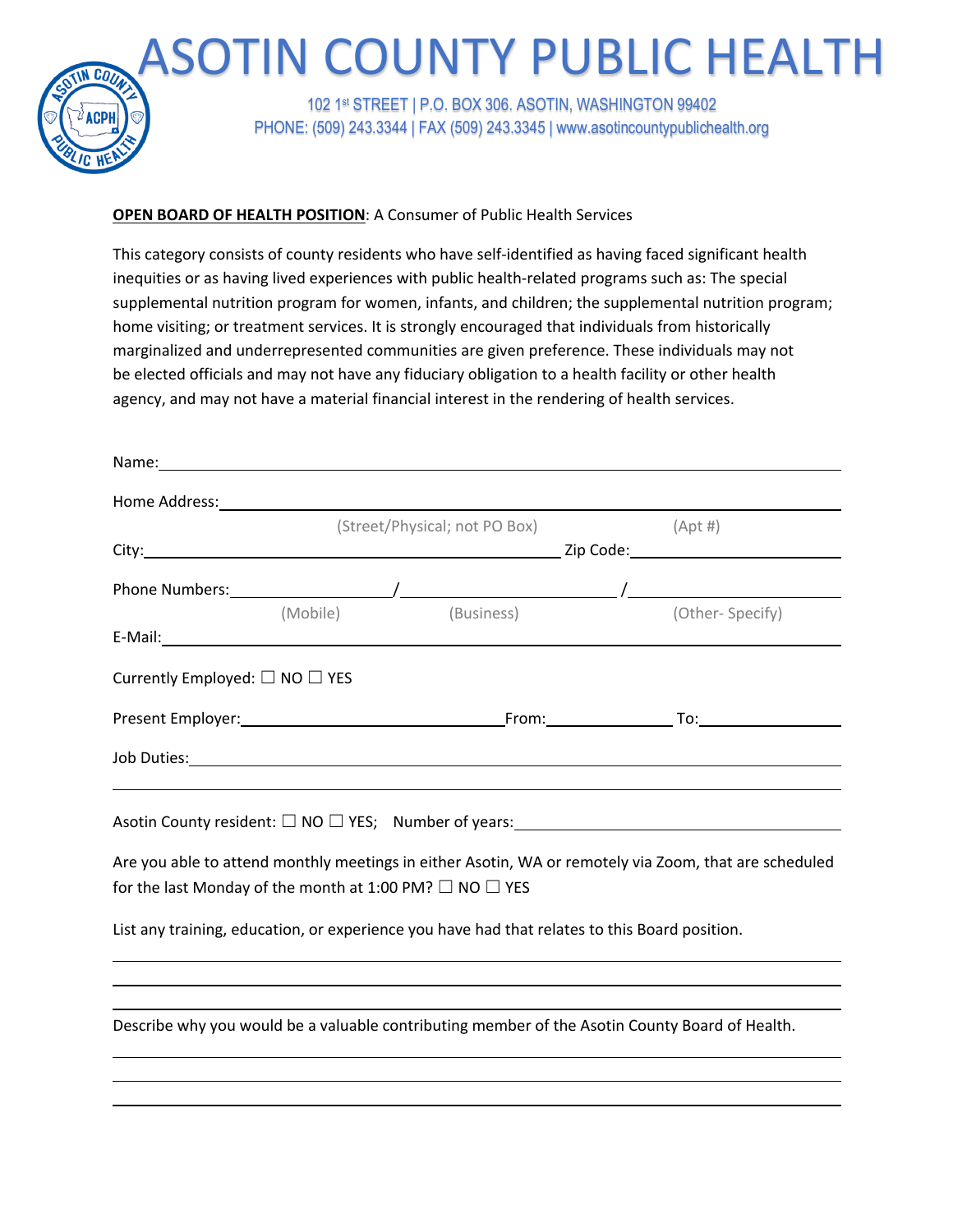What specifically do you bring to this Board and how does it contribute to the overall function of the Board?

|              |                                                                                                      | Tell us about volunteer time or community activities you have been a part of that relate to Public Health. |  |
|--------------|------------------------------------------------------------------------------------------------------|------------------------------------------------------------------------------------------------------------|--|
|              |                                                                                                      |                                                                                                            |  |
|              | Have you ever served on any other Board or Commission? $\Box$ NO $\Box$ YES                          |                                                                                                            |  |
|              |                                                                                                      | If "yes", please list the name of the board or commission, the location, and the dates you served:         |  |
|              |                                                                                                      |                                                                                                            |  |
|              | Please list 3 people who can tell us more about how you would be a good fit for this Board position: |                                                                                                            |  |
| Reference #1 |                                                                                                      |                                                                                                            |  |
|              |                                                                                                      |                                                                                                            |  |
|              |                                                                                                      |                                                                                                            |  |
| Reference #2 |                                                                                                      |                                                                                                            |  |
|              |                                                                                                      |                                                                                                            |  |
|              |                                                                                                      |                                                                                                            |  |
| Reference #3 |                                                                                                      |                                                                                                            |  |
|              |                                                                                                      |                                                                                                            |  |
|              |                                                                                                      |                                                                                                            |  |
|              |                                                                                                      |                                                                                                            |  |

Please note that RCW 70.05.060 mandates that people who fill certain state and local government offices and positions, including board and commission appointments, must complete training regarding the Open Public Records Act within 90 days of election or appointment.

The Public Health Administrative team will review all Board applications for this position and make recommendations of qualified applications to the Asotin County Board of Commissioners for appointment. The Board of Health or the Board of County Commissioners may desire to conduct an interview.

The selected applicant will be expected to fulfill the term of the appointment that is open, which may be